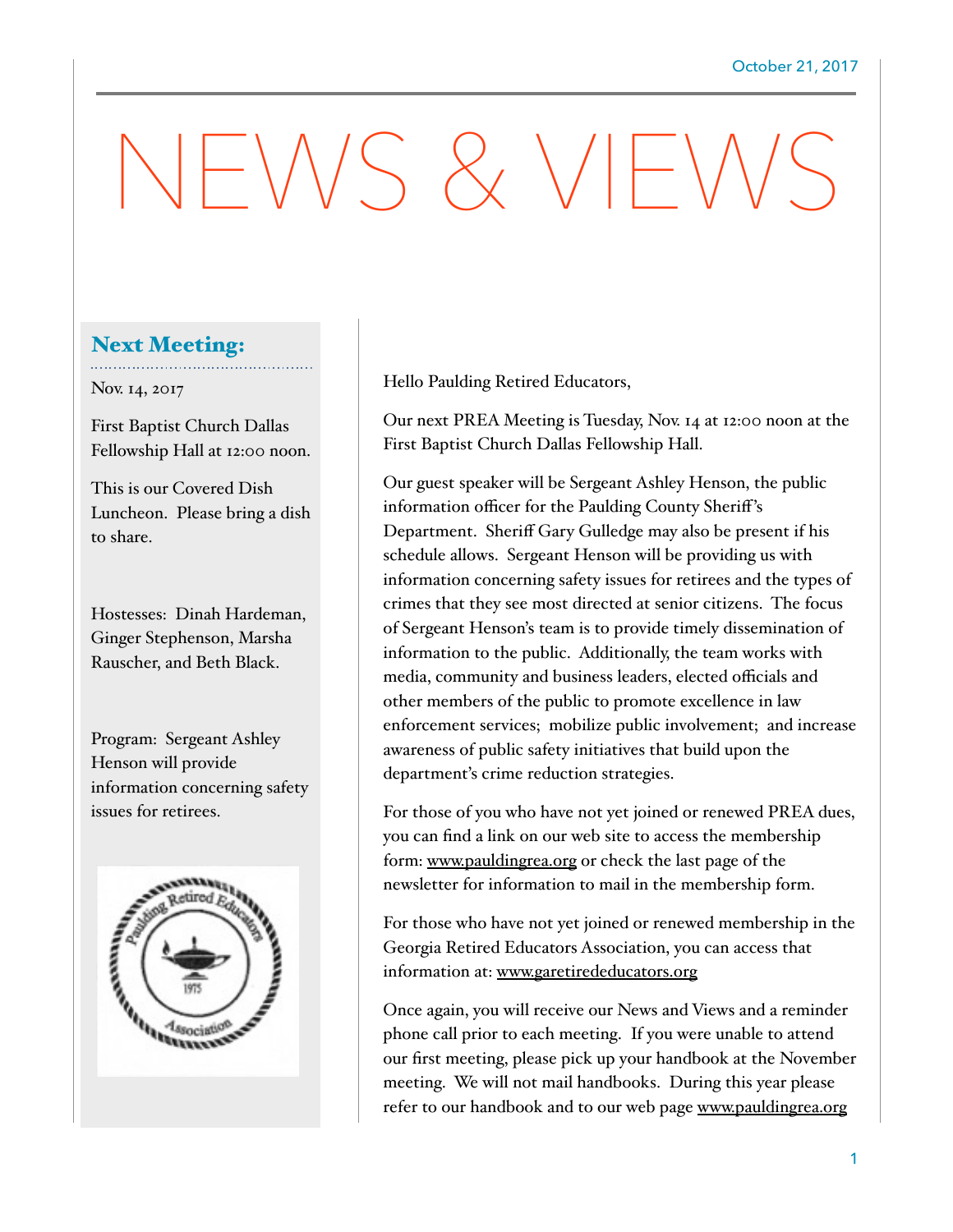## Please remember:

Our outreach goal is to help Paulding Helping Hands. Please bring items for donation to our Nov. meeting. If you would like to volunteer call 770-443-1230 for more information.

2017-2018 GREA's Special Project: Shrines Children's Hospital.

PREA is seeking a Membership Chair. For more information contact Margaret Arnold.

All PREA members are invited to work with the Scrapbook Committee. No Experience Required! Contact Betty Vollenweider.

for any information that you might need. Thank you to Jeaneen Camp for the great job that she does with our newsletter and to Connie Tibbitts for the great job that she does with the website.

Thanks to each of you again for the hard work and sacrifice that each of you gave in your career to touch the lives of your many students. The impact that you had on the students you served is immeasurable.

We look forward to seeing each of you Tuesday, November 14, 2017 at the First Baptist Church of Dallas.

Respectfully,

Ricky Clemmons





PREA members who attended the first meeting of the year.